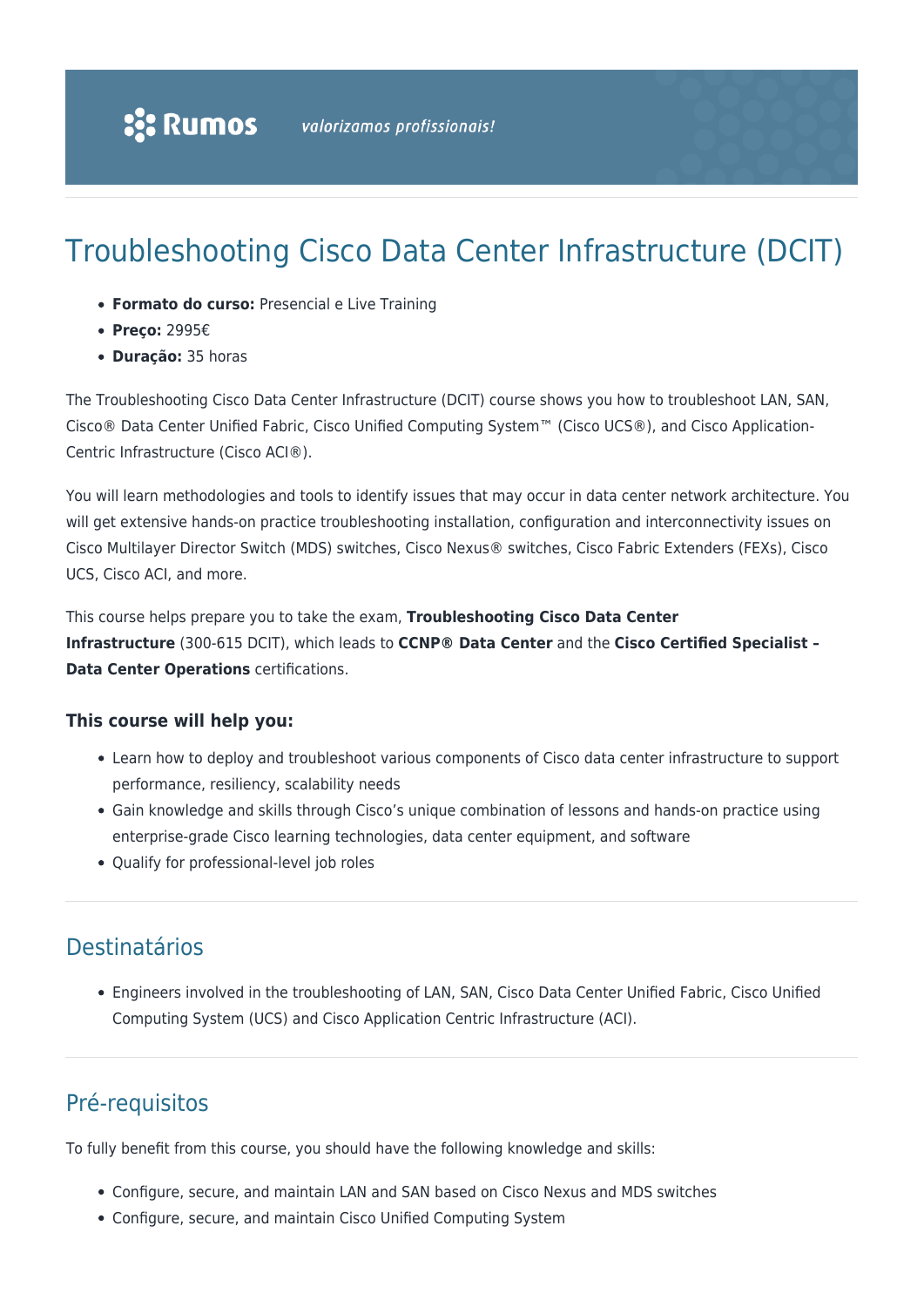Configure, secure, and maintain Cisco ACI

These are the recommended Cisco courses that may help you meet these prerequisites:

- [Implementing and Administering Cisco Networking Technologies \(CCNA®\)](https://rumos.pt/curso/implementing-and-administering-cisco-solutions-ccna-presencial/)
- Understanding Cisco Data Center Foundations (DCFNDU)
- [Implementing and Operating Cisco Data Center Core Technologies \(DCCOR\)](https://rumos.pt/curso/implementing-and-operating-cisco-data-center-core-technologies-dccor-presencial/)
- Introducing Cisco NX-OS Switches and Fabrics in the Data Center (DCINX)
- Configuring Cisco NX-OS Switches and Fabrics in the Data Center (DCCNX)
- Introducing Cisco Unified Computing System (DCIUCS)
- Configuring Cisco Unified Computing System (DCCUCS)
- Implementing Cisco Data Center Virtualization and Automation (DCVAI)

# **Objectivos**

After taking this course, you should be able to:

- Describe how to troubleshoot the data center network, troubleshooting tools and methodologies available from the Command-Line Interface (CLI) that are used to identify and resolve issues in a Cisco data center network architecture
- Identify and resolve issues that are related to: Virtual LANs (VLANs) and private VLANs (PVLANs); port channels and virtual port channels; Overlay Transport Virtualization (OTV); and Virtual Extensible LAN (VXLAN)
- Describe troubleshooting of routing protocols such as Open Shortest Path First (OSPF), Enhanced Interior Gateway Routing Protocol (EIGRP), Protocol-Independent Multicast (PIM), and LAN security features
- Identify and resolve issues that are related to a single device
- Identify and resolve issues that are related to Fibre Channel interface operation
- Identify and resolve Fibre Channel switching issues when the Cisco NX-OS Software is used in switched mode, and in N-Port Virtualization (NPV) mode
- Identify and resolve issues that are related to Fibre Channel over Ethernet (FCoE) and FCoE Initialization Protocol (FIP), including FCoE performance
- Describe Cisco UCS architecture, initial setup, tools, and service aids that are available for Cisco UCS troubleshooting and interpretation of the output
- Describe Cisco UCS configuration, Cisco UCS B-Series Blade Server operation and troubleshoot related issues
- Describe LAN, SAN, and Fibre Channel operations, including in-depth troubleshooting procedures
- Describe Cisco Integrated Management Controller (IMC) tools for validating performance and facilitating data-gathering activities for Cisco UCS C-Series server troubleshooting, and the troubleshooting approach for hardware and firmware failures
- Define the proper procedures for configuring LAN and SAN connectivity, avoiding issues with the VIC, troubleshooting connectivity issues and Cisco UCS C-Series server integration with Cisco UCS Manager
- Identify the tools, protocols, and methods to effectively troubleshoot Cisco ACI
- Describe how to troubleshoot automation, scripting tools, and programmability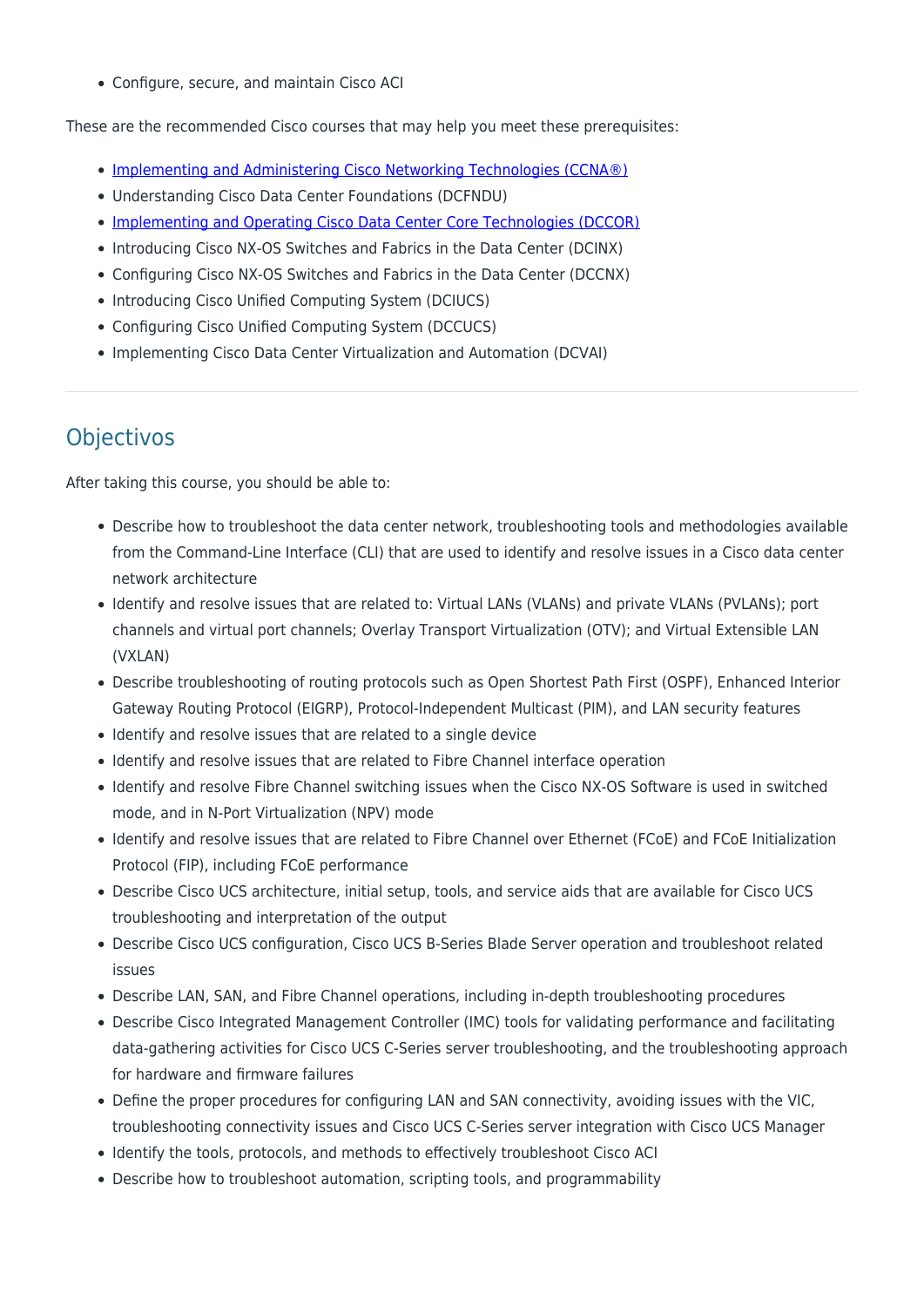### Metodologia

• Instructor-led training: 5 days in the classroom with hands-on lab practice

### Programa

- **Describing the Troubleshooting Process**
	- o Troubleshooting Overview
	- o Narrow Down the Cause of the Problem
- **Understanding CLI Troubleshooting Tools**
	- o Ping, Pong, and Traceroute
	- Debugging, Event History, and System Monitoring
	- o Switched Port Analyzer (SPAN) and Encapsulated Remote SPAN
	- Ethanalyzer, Embedded Logic Analyzer Module (ELAM), and Data Plane Sampling Capture
	- Logging
	- o Cisco Generic Online Diagnostics
	- Simple Network Management Protocol (SNMP), Cisco Embedded Event Manager (EEM), and Remote Network Monitor (RMON)

#### **Troubleshooting VLANs and PVLANs**

- Troubleshoot VLAN Trunking Protocol (VTP)
- o Troubleshoot Layer 2 Issues
- VLANs and Switched Virtual Interfaces (SVIs) on Cisco Nexus Series Switches
- o Troubleshoot VLANs, PVLANs, and SVIs
- Troubleshoot Rapid Per VLAN Spanning Tree+ (PVST+)

#### **Troubleshooting Port Channels and Virtual Port Channels**

- Port Channel Overview
- o Virtual Port Channel (vPC) Overview
- Troubleshoot vPCs
- Common vPC Issues
- **Troubleshooting Cisco Overlay Transport Virtualization (OTV)**
	- Cisco OTV Features
	- Common Cisco OTV Issues
	- Cisco OTV Troubleshooting
	- Hot Standby Routing Protocol (HSRP) Isolation Between Data Centers Using Cisco OTV

#### **Troubleshooting Virtual Extensible LAN (VXLAN)**

- VXLAN Overlay Features
- VXLAN Multiprotocol Border Gateway Protocol (MP-BGP) Ethernet VPN
- Common VXLAN Issues
- VXLAN Troubleshooting
- **Troubleshooting Routing and High-Availability Protocols**
	- Troubleshoot Basic Routing Issues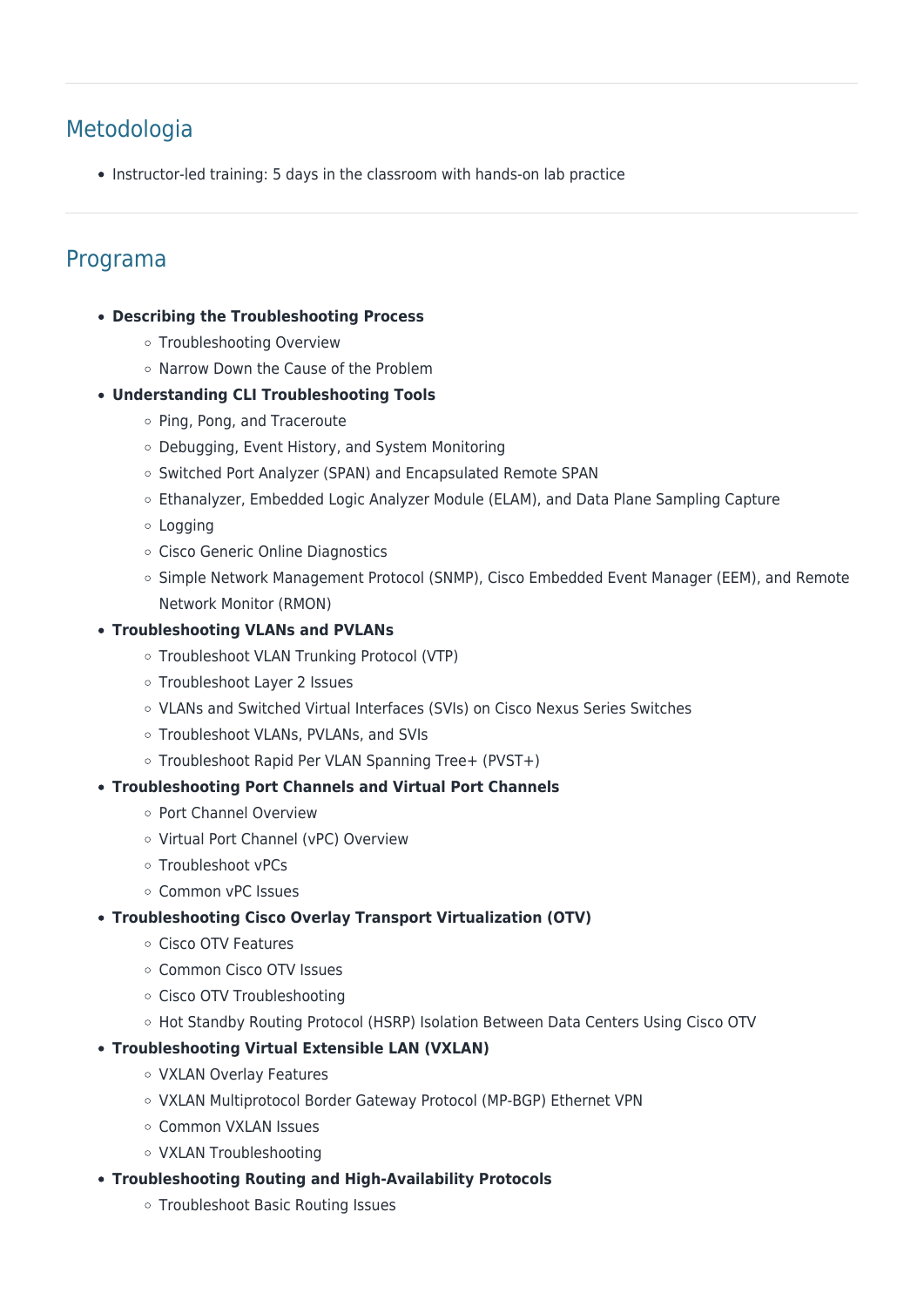- Troubleshoot OSPFv2 and OSPFv3
- Troubleshoot EIGRP
- Troubleshoot PIM
- Troubleshoot First Hop Redundancy Protocol (FHRP)

#### **Troubleshoot Data Center LAN Security**

- Troubleshoot Authentication, Authorization, and Accounting (AAA) and Role-Based Access Control (RBAC)
- Troubleshoot First-Hop Security
- Troubleshoot Control Plane Policing (CoPP)
- Troubleshoot Access Control Lists (ACLs)

#### **Troubleshooting Platform-Specific Issues**

- Cisco Fabric Services Overview
- Troubleshoot Cisco Fabric Services
- Configure and Troubleshoot Configuration Profiles
- o Common Virtual Device Contexts (VDC) Issues
- Troubleshoot VDC
- Troubleshoot Virtual Routing and Forwarding (VRF)
- Cisco FEX Troubleshooting
- Troubleshoot Cisco In-Service Software Upgrade (ISSU)

#### **Troubleshooting Fibre Channel Interfaces**

- Fibre Channel Overview
- o Troubleshoot Fibre Channel Interfaces and Device Registration
- Troubleshoot Fibre Channel Port Channels
- Troubleshoot Port Security and Fabric Binding

#### **Troubleshooting Fibre Channel Fabric Services**

- Troubleshoot Virtual Storage Area Networks (VSANs)
- Troubleshoot Fibre Channel Domain and Name Services
- Troubleshoot Zoning and Fabric Merges
- Troubleshoot Cisco Fabric Services

#### **Troubleshooting NPV Mode**

- N-Port ID Virtualization (NPIV) and NPV Overview
- Troubleshoot NPV Mode

#### **Troubleshooting FCoE**

- FCoE and FIP Overview
- o Troubleshoot FIP
- Troubleshoot FCoE- and QoS-Related Issues
- Troubleshoot Data Center Bridging (DCB)

#### **Troubleshooting Cisco UCS Architecture and Initialization**

- Troubleshoot Fabric Interconnect in Standalone and Cluster Mode
- Troubleshoot Cisco UCS Management Access
- Troubleshoot Cisco UCS Manager CLI
- Troubleshoot Cisco UCS with Embedded Tools
- Troubleshoot Cisco UCS Hardware Discovery
- **Troubleshooting Cisco UCS Configuration**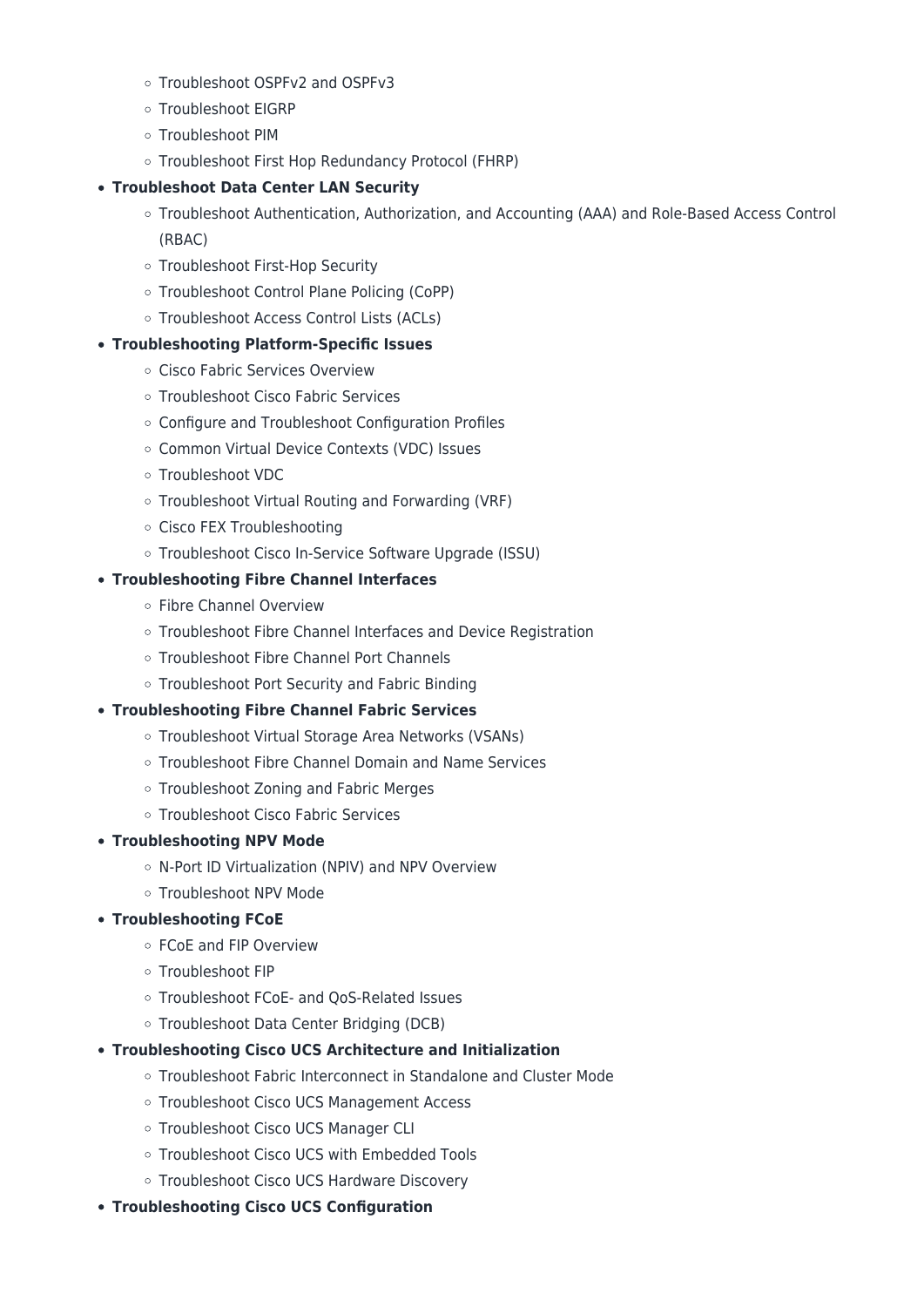- o Stateless Computing
- Troubleshoot Service Profile Association Issues Due to Unavailable Addresses
- Other Service Profile Association Issues
- o Cisco UCS Manageability
- Troubleshoot Authentication Failures

#### **Troubleshooting Cisco UCS B-Series Servers**

- Troubleshoot Cisco UCS B-Series Blade Server
- Troubleshoot Firmware Upgrade and Operating System Drivers
- Troubleshoot Remote Access
- Troubleshoot Server Hardware

#### **Troubleshooting Cisco UCS B-Series LAN and SAN Connectivity**

- Troubleshoot Link-Level Issues
- Troubleshoot Connectivity Issues for Specific Servers
- Troubleshoot Intermittent Connectivity
- o Troubleshoot Disjoint Layer 2 Networks
- Troubleshoot Redundant Connectivity
- Troubleshoot Cisco UCS B-Series SAN Connectivity
- Troubleshoot Directly Attached Storage
- Troubleshoot Server Boot from SAN and iSCSI
- Use SPAN for Troubleshooting
- Analyze Packet Flow

#### **Troubleshooting Cisco UCS C-Series Servers**

- Troubleshoot Cisco UCS C-Series Initialization and Cisco IMC
- Troubleshoot Cisco UCS C-Series Hardware and Firmware

#### **Troubleshooting Cisco UCS C-Series LAN and SAN Connectivity**

- Troubleshoot the Cisco UCS C-Series VIC Module and Connectivity to Cisco IMC
- o Troubleshoot Cisco UCS C-Series LAN Connectivity
- Troubleshoot Cisco UCS C-Series SAN Connectivity
- Use SPAN to Capture Cisco UCS C-Series Server Traffic
- Troubleshoot Cisco UCS C-Series Boot from the Fibre Channel Logical Unit Number LUN
- Troubleshoot Cisco UCS C-Series iSCSI Boot

#### **Troubleshooting Cisco UCS C-Series and Cisco UCS Manager Integration**

- o Integrate Cisco UCS C-Series Servers with Cisco UCS Manager
- Troubleshoot FEX Discovery and VIC Issues

#### **Exploring the Tools and Methodologies for Troubleshooting Cisco ACI**

- Troubleshoot the Fabric Discovery Process
- Traditional Troubleshooting Methods in Cisco ACI
- Atomic Counters, Faults, and Health Scores
- Troubleshoot Tenant-Based Policies
- Packet Flow Through Cisco ACI Fabric
- Troubleshoot AAA and RBAC
- **Troubleshoot Automation and Scripting Tools**
	- Troubleshoot Cisco Internetwork Operating System (IOS) EEM
	- Troubleshoot the Cisco NX-OS Scheduler